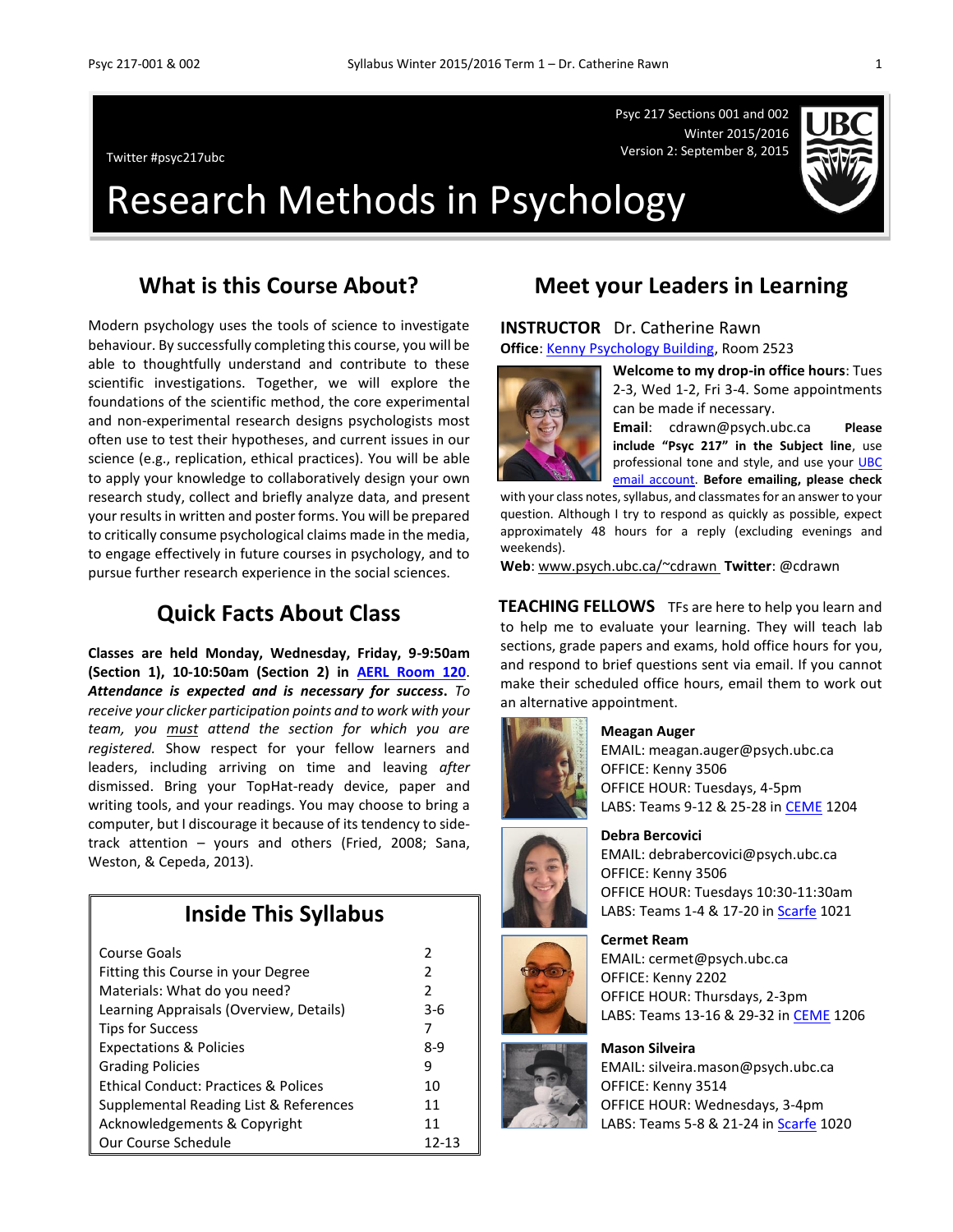### **Course Goals**

I designed this course carefully, with specific goals in mind. Together, these goals reflect 10 of the 19 guidelines put forth by the American Psychological Association as key for the undergraduate psychology major (American Psychological Association, 2013). *If you are willing and able to meet the requirements, by the end of this course, you will be able to...*

- 1. describe basic characteristics of the science of psychology.
- 2. explain, compare, and contrast various research methods used by psychologists, including their key characteristics, strengths and limitations.
- 3. design and conduct a basic study to address a psychological question using appropriate research methods and creative operational definitions.
- 4. evaluate conclusions drawn by yourself and others from various research designs.
- 5. know and follow ethical guidelines in all aspects of scholarly work (e.g., literature search, research design, data collection, analysis, interpretation, reporting).
- 6. use critical thinking effectively (e.g., evaluate the quality of information from various sources; challenge claims that arise from untested assumptions).
- 7. begin to exhibit quantitative statistical literacy.
- 8. demonstrate effective technological, written communication, and oral communication skills in various formats and for various scholarly purposes.
- 9. exhibit the ability to collaborate effectively, including working within a team to complete projects in a reasonable time frame, and managing conflicts appropriately.
- 10. reflect on your research-related experiences and find meaning in them.

## **Fitting this Course in Your Degree**

Our course concepts provide a strong foundation for *all* subsequent coursework and research assistantships in Psychology, other behavioural sciences (e.g., marketing, economics, sociology), and for being an informed citizen. Moreover, there is lots of support available to you while taking this course (teammates, TFs, instructor).

**Pre/Co-Requisites** *To take this course, you must have taken (or currently be taking):* Either (a) PSYC 100 or (b) all of PSYC 101 and PSYC 102. *This course is a Prerequisite for:* Psyc 218 and 359 (Statistics), Psyc 349/449 (Honours), and some other courses.

**Considering Withdrawing?** If you wish to withdraw without any record of this course on your transcript, you must do so before **September 22, 2015**. A portion of this course is devoted to teamwork. Your team depends on you! If you are considering withdrawing after the second week of classes please see me, your instructor, to discuss options.

### **Materials: What Do You Need?**

- 1. **Cozby, P. C., & Rawn, C. D. (2012).** *Methods in Behavioural Research* **(Canadian Ed.). Toronto, ON: McGraw-Hill Ryerson.**
	- Focuses on details of how to conduct research. Available new, used, or electronic (\$77.97 for 180 day rental on CourseSmart). Avoid earlier editions as there are substantial changes.
	- Yes, I am the second author. I am donating all royalties from UBC sales to UBC scholarships.
	- An OPTIONAL Online Learning Centre to accompany the textbook is available [here](http://highered.mheducation.com/sites/0071056734/student_view0/index.html) with practice quizzes and other resources.
- 2. **Cuttler, C. (2010). Research Methods in Psychology. Dubuque, IA: Kendall Hunt.**
	- This lab guide will help you and your teammates create a successful research project.
- 3. **Required Supplemental Readings.**
	- See page 11 for the article list. All are available as links on our Connect website.

#### 4. **TopHat Student Response System.**

- Use any mobile device to respond to questions posed in class to help you learn. 4 month unlimited access \$24, or 12 month unlimited access \$36 (recommended if in my section of 218)
- Section 1, 9am, register here: [https://app](https://app-ca.tophat.com/e/035996)[ca.tophat.com/e/035996](https://app-ca.tophat.com/e/035996) (join code 035996)
- Section 2, 10am, register here: [https://app](https://app-ca.tophat.com/e/632585)[ca.tophat.com/e/632585](https://app-ca.tophat.com/e/632585) (join code 632585)
- For detailed instructions about how to register and use the system, consult the [tinyurl.com/TopHatStudentGuide](file:///H:/Teaching%20Courses/Current%20217%202015.2016%20Term%201/Syllabus,%20Forms,%20Assignments/tinyurl.com/TopHatStudentGuide)*.*
- 5. **OPTIONAL Stanovich, K. E. (2013).** *How to Think Straight about Psychology* **(10th ed.). Boston, MA: Pearson.**
	- Lots of examples! See Our Course Schedule for recommended chapters. Purchase from the bookstore, or rent from CourseSmart (\$29.99 for a 180 days). The  $9<sup>th</sup>$  edition is also acceptable.

*Financial Hardship***:** If you are experiencing serious financial hardship and are unable to purchase some or all of the required materials, please come see me and I'll do my best to set you up with what you need. The texts are also on reserve at Koerner library.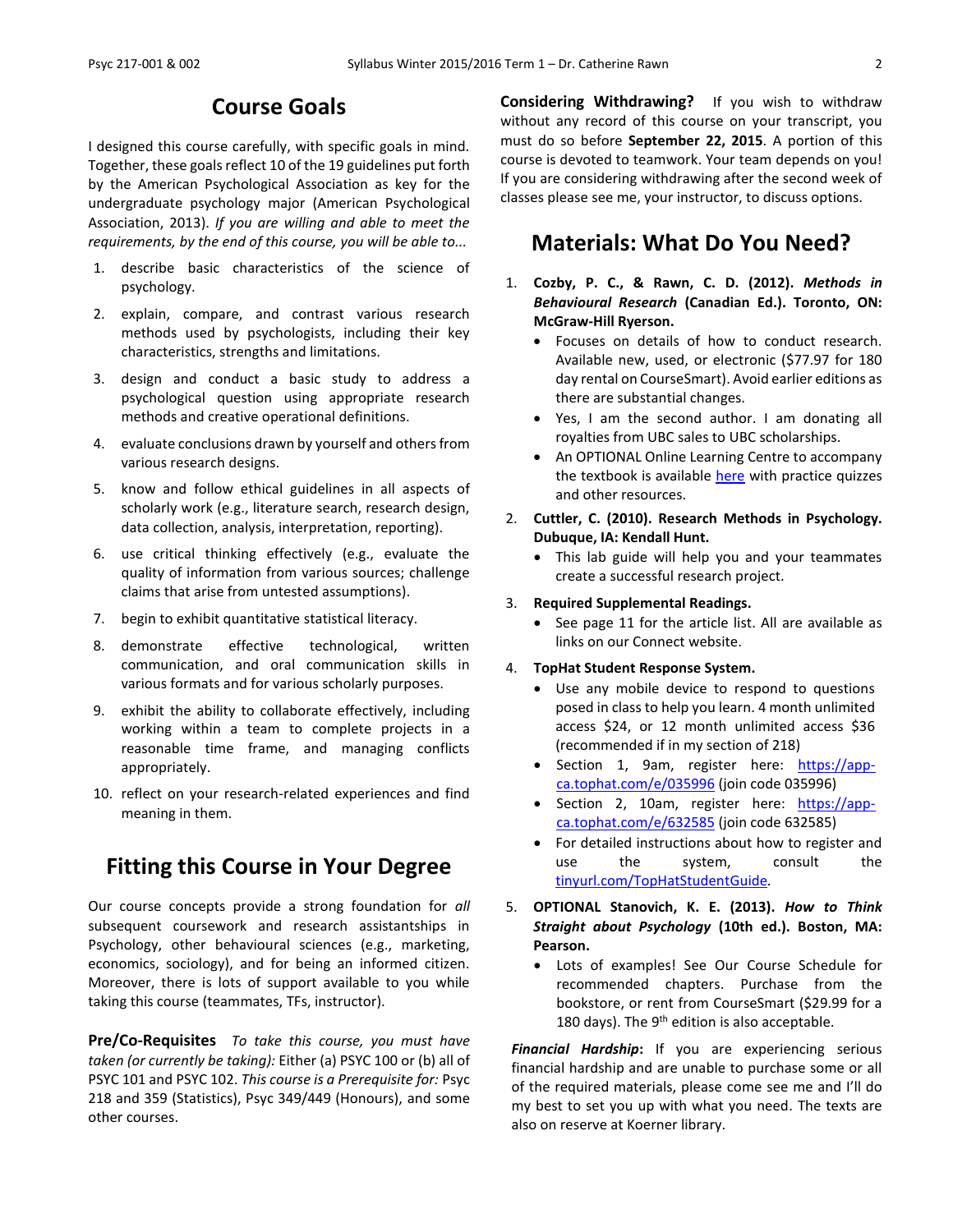### **Learning Appraisals (Overview)**

The distribution of assessments in this course is 54% for exams, 39% for written and verbal communication related to the research process, and 7% for active participation in the research & learning process. Everyone will practice a variety of skills that will benefit them in future classes, in the workplace, and in their personal lives. These include: professional writing, public speaking, collaboration with others, and synthesis of a range of material (see Course Goals, especially 8 and 9). The more you participate, the more you will get out of this course. *Please find details of each Learning Appraisal below, in the order they are listed in the following table.*

| <b>Learning Appraisal</b>             | <b>Point</b> | Due Date(s)                                         |
|---------------------------------------|--------------|-----------------------------------------------------|
|                                       | S            |                                                     |
| 3 Two-Stage Tests worth 8% each       | 24%          | Wednesday September 30, Friday October 23,          |
| (weighted 90% individual, 10% team)   |              | Monday November 16                                  |
| Two-Stage Final exam                  | 30%          | Date set by registrar (Exam period: Dec 8-22)       |
| (weighted 90% individual, 10% team)   |              |                                                     |
| <b>Communicating Psychology</b>       | 4%           | Recommended: October 14                             |
| Assignment                            |              | Final deadline: scheduled start time for final exam |
|                                       |              | or Friday December 11 (whichever is first)          |
| Research Experience Component (REC)   | 5%           | All components must be completed by the last day    |
|                                       |              | of classes (December 4)                             |
| Participation                         | 2%           | TopHat continuous, peer evaluations                 |
| <b>Collaborative Research Project</b> | 35%          |                                                     |
| Team Oral Presentation (-3% if        |              | Friday October 16 (Lab 2)                           |
| incomplete)                           |              |                                                     |
| Individual APA-style Report (25%)     |              | Monday November 30, start of class                  |
| Team Poster Presentation (10%)        |              | Friday December 4, 5-6:30pm, East Atrium, LSI       |
| Total                                 | 100%         |                                                     |

## **Learning Appraisals (Details)**

#### **Two-Stage Tests (3 x 8%) & Final Exam (30%)**

All tests and the final exam will require thorough understanding of course material, including the **ability to apply and integrate concepts across units.** Questions may include a **mix of multiple choice, true/false, fill-in-theblanks, and short written answer questions**.

There will be three non-cumulative, two-stage tests in class. Each tests will be out of approximately 25 points.

The two-stage final exam will be scheduled by the registrar during the official exam period; do not book any trips for these dates. If you have 3 or more exams scheduled to *start and finish* within a 24 hour period you may request to write the second exam on a different day. You must give the instructor of the second exam one month notice.

**Although the material covered after the third quiz will be featured prominently, the final exam is cumulative.** Research shows greater long term retention with multiple testing opportunities (Roediger & Karpicke, 2006). Because this material is important for success in future courses, a cumulative final is most appropriate. More details will be provided on the last day of class.

#### Details about Two-Stage Test Format

*What is a 2-Stage exam?* In class, take the test on your own, then immediately get into your team and retake it together so you have the chance to discuss and debate answers. Sit near your team. Individual tests will count for 90% of your test score, and team tests will count for 10%. In the rare case where an individual score is higher than that person's team score, the individual score will count for the full 100%.

*Why a 2-Stage exam?* Data shows it helps students learn and engage in courses (Gilley & Clarkston, 2014). It provides you with immediate feedback while you still remember the test questions. See my blog post for more references and a lengthier rationale: [http://ow.ly/ztdv6.](http://ow.ly/ztdv6)

#### **Ψ**

#### **Communicating Psychology Assignment – 4%**

This brief assignment offers you experience finding an empirical journal article using the university's library system, identifying the major features of a study design, and communicating the most important findings in a compelling way. These skills provide the foundation for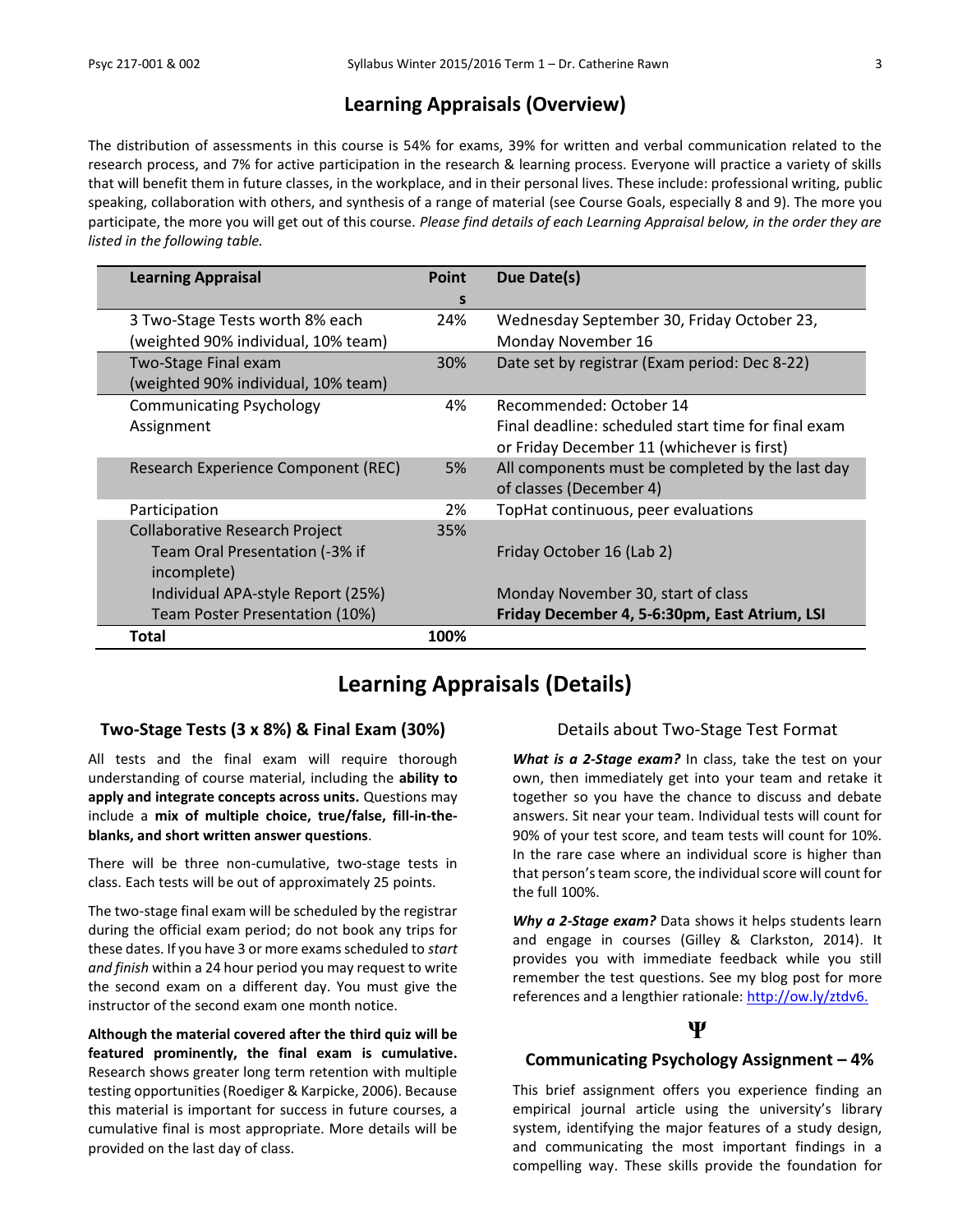communicating about psychological research, and are relevant wherever you take your psychology degree. Your assignment should be no longer than 2 pages, and answer only the questions provided in the handout on *Connect*. To accommodate your schedule, the assignment due date is flexible. I recommend you complete it by the recommended deadline. The absolute final deadline is the scheduled start time of the final exam – *or the first Friday of the exam period, whichever is sooner.* No exceptions will be made to the final deadline.

#### **Ψ**

#### **Research Experience Component (REC) – 5%**

The REC is worth 5% of every Psyc 217 student's course grade: **1 hour of participation or 1 article summary = 1% x 4, plus 1% for completing the online Tri-Council Policy Statement (TCPS) tutorial** (details given in Lab 1). The REC is designed to help you learn more about psychology and how research is conducted, and to provide you with firsthand experience with psychological research. This experience may make understanding research easier (Ceynar Rosell et al., 2006) and may help you decide whether research is a reasonable career option for you.

One way to meet the REC requirement is to spend **four hours participating in psychology studies** through the Department of Psychology's Human Subject Pool (HSP) system. You can locate and sign up for studies by going to [https://hsp.psych.ubc.ca](https://hsp.psych.ubc.ca/). If you don't already have a user account you will first need to request an HSP user account on that webpage. Once you have an account and have logged into it, you will be able to browse through all of the studies in which you can participate, sign up for studies and confirm your accumulated credits. The subject pool typically closes on the last day of class; I strongly urge you to participate *before* the last week to ensure appointments are available. Further instructions on how to use the HSP online system can be found at <http://psych.ubc.ca/internal/human-subject-pool/> in the document entitled *Subject Pool Information for Participants*.

**As an alternative to participating in subject pool studies, you may choose to fulfill the REC by completing four library writing projects**, for which you read and summarize a research article. Each article summary counts as one hour of research participation. You must select a research article (not a letter to the editor, commentary, or review paper) published since the year 2000 in the journal *Psychological Science*. Each summary should be about 500 of your own words and should summarize the purpose, method and results of the study. *NOTE: THE ARTICLE YOU CHOOSE FOR THE COMMUNICATING PSYCHOLOGY ASSIGNMENT CANNOT COUNT TOWARD THIS CREDIT. WE WILL BE CROSS-CHECKING THE ARTICLES.* If you choose this library option, you must consult the document entitled *Subject*  *Pool Information for Participants* located at <http://psych.ubc.ca/internal/human-subject-pool/> for details of the submission process.

#### **Ψ**

#### **Participation and Teammate Feedback – 2%**

This course is designed to be experiential – involving group discussion, interactive activities, TopHat questions, and class projects. Thus, the success of the class for everyone, including your own comprehension of the material, depends upon your active participation (Michael, 2006). Because of the size of our class, it is challenging to measure individual participation on an ongoing basis. Therefore, your class contribution will be graded on (1) responses to TopHat questions, and (2) participation in peer evaluation of your teammates.

**2% FROM TOPHAT QUESTIONS**: Every class I will invite you to answer questions about our material. At the end of the course, all the points you earned for just answering questions (participation) and getting them correct will be added together. **If you earn at least 90% of the total available points, you will receive the full 2% toward your course grade.** This means you can miss up to a week's worth of responses with no penalty. If you earn less than 90% of available points, you will earn less than 2% (e.g., if you earn 45% of available points, you will earn 1%).

**-1%** *deduction for failing to complete either of two* **PEER EVALUATIONS:** Constructive feedback is part of any successful team project. By taking a few minutes to complete the peer- and self-evaluations, you will promote effective teamwork while avoiding the penalty. Evaluations will be conducted twice: first, after Lab 2 for *formative* purposes, as a chance to indicate what your teammates should keep doing well and what they need to work on. Occasionally, peer evaluations indicate a serious problem. *If such an issue arises, your team will be asked to meet with your instructor. If evidence indicates a team member is not contributing to the project, that person may not have access to the data from Lab 3, and that person's final report will consequently suffer.* The second, *summative* evaluation will occur at the end of the term, and may count toward your teammates' final poster grade.

The software program we will use to conduct these evaluations is called iPeer, and has been used extensively at UBC, particularly in Commerce and Applied Science.

- (1) Log in to connect.ubc.ca using your CWL.
- (2) Click on the link to iPeer in the Assignments folder.
- (3) Complete the peer evaluation for each of your teammates and yourself.

Be honest and constructive in your evaluations. Keep in mind that your teammates will receive the feedback, but will not know which teammate said what.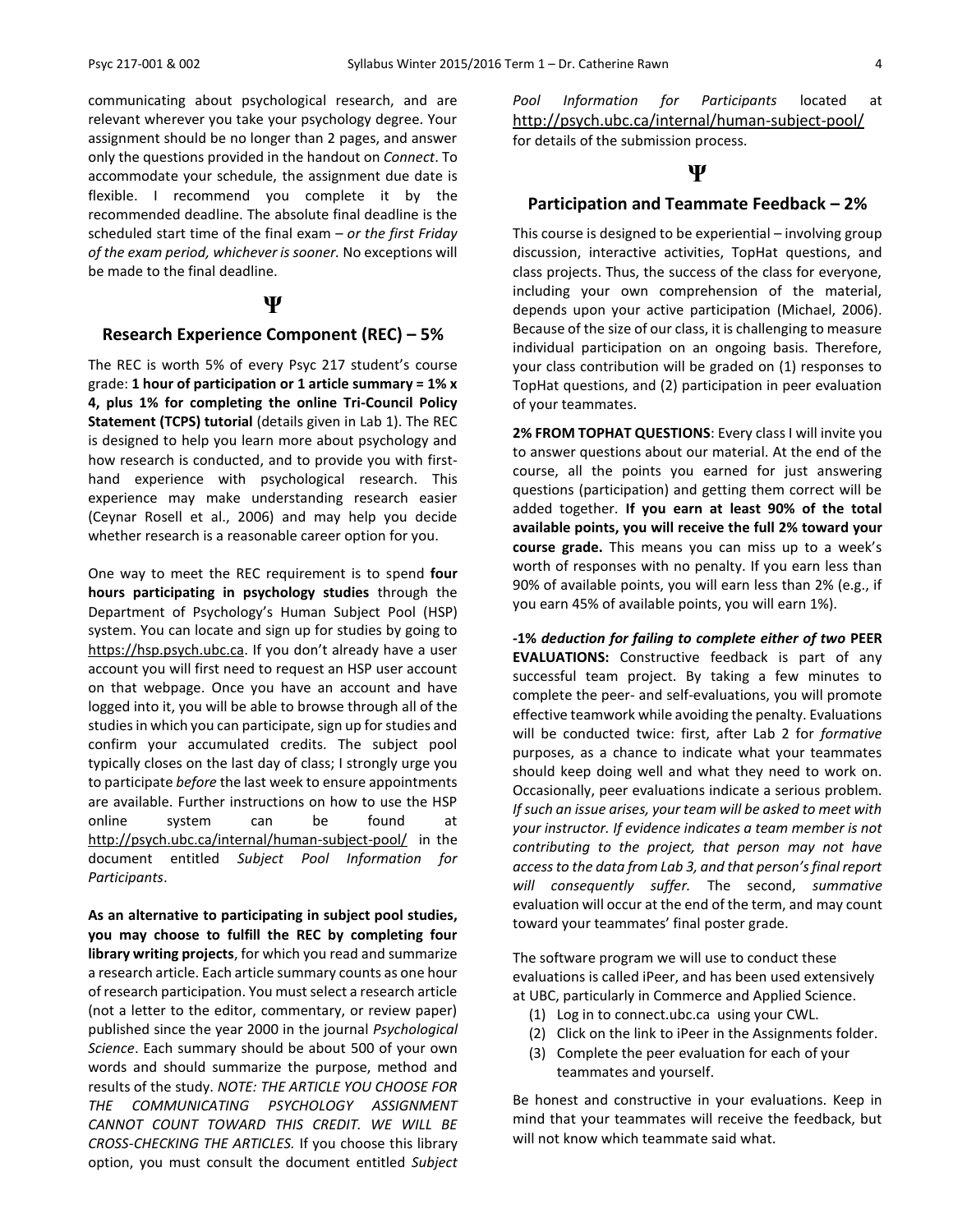#### **Ψ**

### **Collaborative Research Project – 25% Individual, 10% Team**

The purpose of this project is to give you—and everyone who takes Psyc 217—an opportunity to apply what you are learning in class to a real research project. You will work in a team to generate and test a hypothesis about human behaviour*,* and you will report these results in professional written and poster formats. This project has been designed to incorporate as many elements as possible of the process in which psychological scientists engage to gain insight into human behaviour. You will receive guidance from your Teaching Fellow at each stage of the process. Lab Meetings will take place during class time, but in a smaller room, on **Fridays October 2, October 16, November 6, November 13, and November 20**. *Attendance at all Lab Meetings and the Poster Session (December 4, 5-6:30pm) is required. The first three lab meetings involve crucial teamwork and are therefore mandatory. You will lose 20% of your lab grade (i.e., 7% of your course grade) for each of these meetings that you miss (e.g., if you miss 2 of those first 3 meetings, you will lose 14% of your course grade, simply for not showing up to contribute to your team).* See the "Expectations" section for the procedure if you absolutely must miss one of these events.

#### **On Teamwork**

The vast majority of research conducted in psychology is collaborative (Kliegl & Bates, 2011; Madigan, Johnson, & Linton, 1995). Reflecting this trend, you will work closely in teams of 5-6 on this project. Teams will be assigned immediately after the drop period in a way that promotes diversity and resources (Brickell, Porter, Reynolds, & Cosgrove, 1994). I encourage you to **work together in the spirit of collaboration**. I also know that **team work can sometimes be challenging.** To help you achieve excellence in your projects, each team will have a **private discussion thread on Connect** to collaborate with each other throughout the term. Using this thread provides a permanent record of your team collaborations, and might be helpful if a team dispute arises. You will also provide **feedback to your teammates** about their performance, and receive feedback on your performance (see "Participation" section). You are always welcome to **seek me and our TFs out for help and advice** on your team dynamics. If your team is having great challenges, there is a form on Connect that you can submit a **formal request for mediation**. In the past, such mediation has typically led to positive team progress.

#### **Lab Structure**

**LAB MEETING 1 – RESEARCH DESIGN (FRIDAY OCTOBER 2**): You will meet with your team in your lab break-out room to brainstorm a research question and design a brief, simple, minimal risk experiment to address the question (note: the experiment must not require more than 5 minutes of each participant's time). Our Teaching Fellow will be present to assist and guide you. Come to the meeting prepared with some ideas so you can maximize your 50 minutes of time together. You will be able to start posting ideas in advance on Connect as soon as teams are established. *See Cuttler's guide, Chapter 1, for further guidance and tips, as well as Appendix 1 for ideas.*

**LAB MEETING 2 – PROPOSAL PRESENTATION (FRIDAY OCTOBER 16**): Your team will give a 5 minute presentation of your proposed research question and design. During this presentation you should: i) state your research question and why it is interesting, ii) clearly describe the independent variable and how it will be manipulated, iii) clearly describe the dependent variable and how it will be measured, iv) discuss any controls you plan to implement, v) state your hypothesis. Each presentation will be followed by a 5 minute discussion period where your classmates and Teaching Fellow will ask questions and provide suggestions for improving your study design. Failing to present a proposal will result in all team members receiving a 3% deduction. *See Cuttler's guide, Chapter 2, for further guidance and tips.*

#### **LAB MEETING 3 – DATA COLLECTION (FRIDAY NOVEMBER**

**6**): You will collect data for your experiment using your classmates as participants. Your team must arrive to this meeting with all of the materials needed to conduct your experiment. This meeting is the primary (and required) opportunity to collect data. *Your team may also opt to collect data (along with other teams across all sections) on Monday Nov 3, 5-6:30 in Swing 222. Collecting data outside these two meeting times and/or with individuals other than your 217 classmates and Teaching Fellows is not covered by our ethics approval certificate (H13-01648) and will result in a major deduction from your lab component grade.* While some team members are collecting data, you may participate in other teams' studies. *See Cuttler's guide, Chapter 3, for further guidance and tips.*

**LAB MEETING 4 – DATA SUMMARY (FRIDAY NOVEMBER 13**): Your TF will help you learn how to meaningfully summarize your data, including calculating descriptive statistics and creating graphs using Microsoft Excel. Come prepared with your raw data and a plan for summarizing it that you can discuss with your TF. *See Cuttler's guide, Chapter 4, for further guidance and tips, and Appendix 2 for examples.*

**LAB MEETING 5 – WRITING AN APA STYLE RESEARCH REPORT (FRIDAY NOVEMBER 20**): Your TF will help you learn how to write an APA style research report. You may wish to come prepared with a rough draft of your paper as well as specific questions and challenges you are having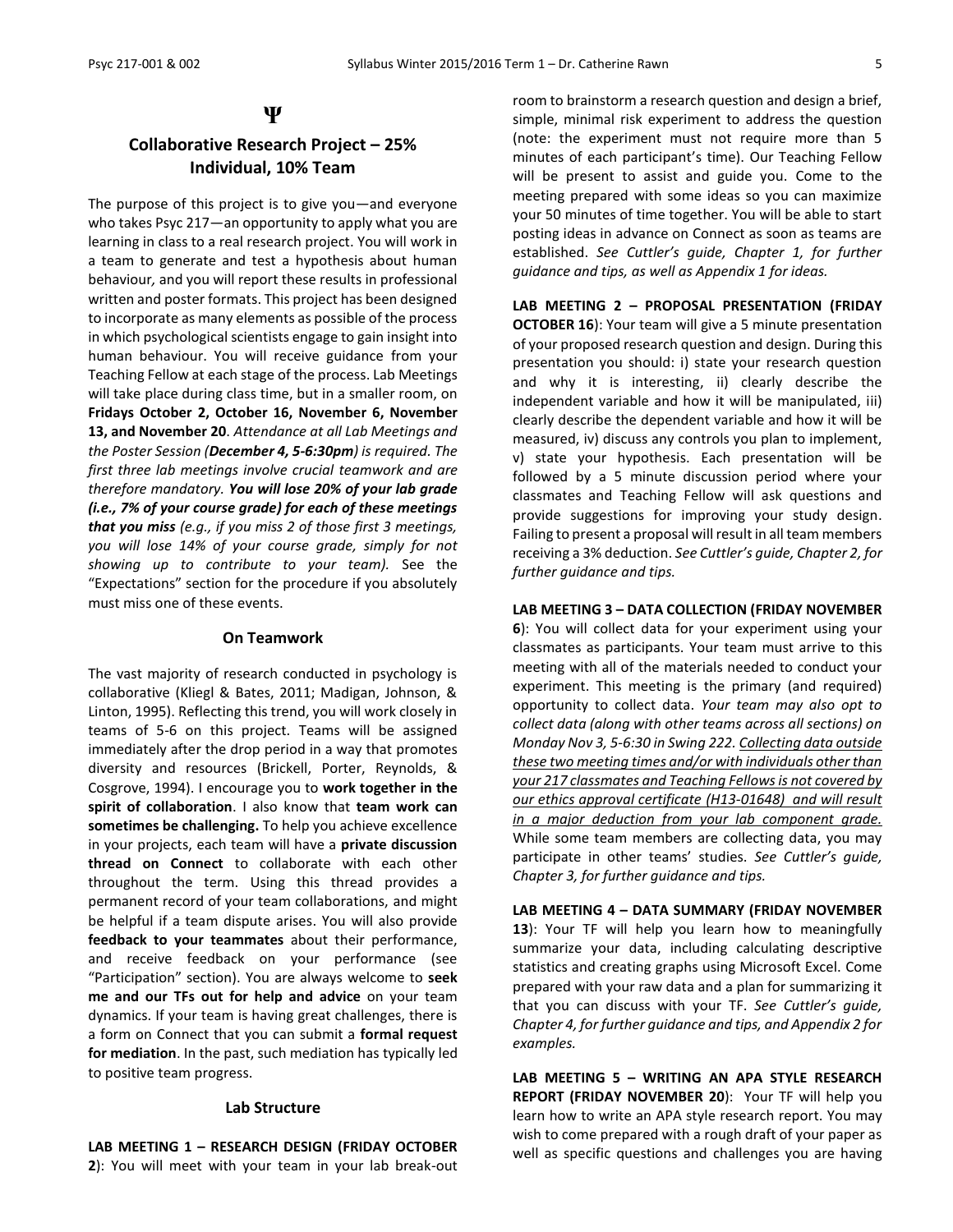with its preparation. *See Cuttler's guide, Chapter 5, for further guidance and tips.*

#### **Communicating your Results**

After conducting research and generating conclusions, psychological scientists (like all scholars) need to communicate their methods and findings to the scientific community. For your research projects, we consider our class as well as all sections of Psyc 217 as our common scientific community. You will be asked to communicate your research findings in written form (one APA Style Report per person), and in poster form (one per team) to be presented at the *Annual Psychology 217 Research Methods Poster Session*.

**POSTER SESSION (10%): DECEMBER 4, 5-6:30PM, EAST ATRIUM OF UBC LIFE SCIENCES INSTITUTE (2350 Health Sciences Mall)** Approximately 600 students, 12 Teaching Fellows, and 6 Instructors from all 7 sections of Psychology 217 will meet to share and learn about everyone's research projects. You will prepare, as a team, a poster that summarizes your research project's hypothesis, method, results, and conclusions. This kind of presentation is common at professional scientific conferences; all of us on the teaching team have presented our research at this kind of poster session. During the poster session, you will be asked to evaluate your peers' posters (from a different section). Your own poster will be evaluated by five peers (the average of these five ratings will equal 3% of your grade), as well as your Teaching Fellow (whose rating will comprise the other 7%). More details about how to prepare for the poster and presentation, as well as how to evaluate others' posters will be provided later in the term. NOTE: TO ACCOMMODATE ALL SECTIONS, THE POSTER SESSION IS IN THE EVENING ON THE LAST FRIDAY OF THE TERM. IT IS A MANDATORY COURSE EVENT; MARK YOUR CALENDAR NOW.

**INDIVIDUAL RESEARCH REPORT (25%): FORMAT, SUBMISSION (MONDAY NOVEMBER 30) AND GRADING**  The most important step in the research communication process for researchers is to clearly document their research and the contribution it makes to understanding human behaviour in a written manuscript. These written

manuscripts are then reviewed by their peers, and (hopefully!) published in a journal. This individual report is designed to give you experience with a part of this process.

Reports are to be prepared independently; each team member must prepare a report separately from other team members. Evidence of collaboration or team work in writing the reports will result in major deductions from your lab component grade and in severe cases may result in a grade of zero on the lab component.

*Format:* Your report must be written using APA style and must include the following sections: Abstract, Introduction, Method, Results (including at least one graph or table), Discussion and References (at least 2). See Appendix A of your Cozby and Rawn text, the Publication Manual of the American Psychological Association (6<sup>th</sup> ed.), and Cuttler's guide (Chapter 5), for guidance in writing APA style reports.

Reports must be between 5 and 7 double spaced 8.5 x 11 inch pages (approximately 1500-1700 words). This page limit does NOT include a cover page, references, graphs, tables or appendices. You must use 12 point Arial, Times New Roman, or Calibri font and margins must be set to 1 inch all around. Your paper should integrate into the introduction section at least 2 references to related empirical journal articles (e.g., to set up a foundation for your hypothesis). Articles can also be used in the discussion section to help put results into context.

*Submission:* Reports are due on Monday November 30. A hard copy must be submitted (at the start of class) AND identical copies must be submitted on Connect and to TurnItIn (by 11:59pm). If you fail to do either (submit it in person or online) on the deadline, your report will be considered late. You will lose 10% for each day the report is late. See "Submitting Written Assignments" section on Page 7 for details about submitting work to TurnItIn.

*Grading:* The lab report is worth 25% of your grade. You will be graded on the following: Abstract and Introduction (5%), Method and Experimental Design (5%), Results and Figures (5%), Discussion (5%), proper use of APA format and writing style (5%). Read Cuttler Chapter 5 and attend Lab 5 for details about each section.

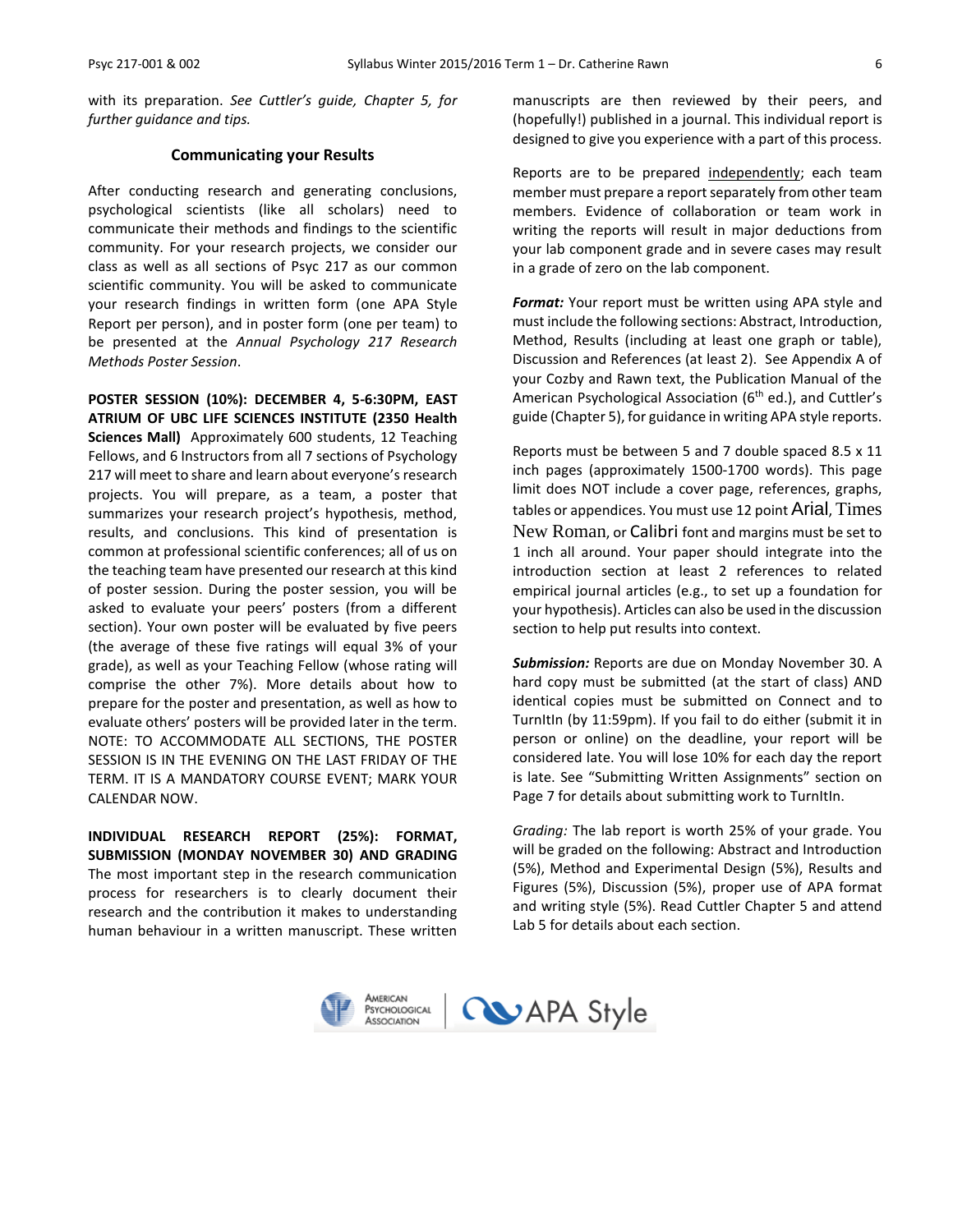### **Tips for Success**

#### **Submitting Written Assignments**

- 1. Submit a **pdf copy** on Connect using the link in the Assignments folder.
- 2. Submit an **electronic copy** on TurnItIn by 11:59pm on the due date. Go to [turnitin.com,](http://turnitin.com/) create an account, enter our course ID (**Section 1: 10359496, Section 2: 10359508**) and password (research), and upload the same assignment, *without identifying information on it*.
- 3. As a back-up for the Research Paper, submit a **hard copy** on the morning it is due.

**The content of all copies must match each other.** We will use TurnItIn to cross-check your paper with an enormous database of websites, past submissions, and published works. To learn more about TurnItIn and UBC's policies about it, see [http://vpacademic.ubc.ca/academic](http://vpacademic.ubc.ca/academic-integrity/turnitin-at-ubc/)[integrity/turnitin-at-ubc/.](http://vpacademic.ubc.ca/academic-integrity/turnitin-at-ubc/)

#### **Learning Tools to Investigate**



We encourage you to take responsibility for your learning and check out what these resources might have to offer you.

**TIME MANAGEMENT** Search online for productivity and project management tools and apps (e.g., [https://trello.com,](https://trello.com/) [https://www.rescuetime.com/,](https://www.rescuetime.com/) [https://todoist.com\)](https://todoist.com/). Give yourself enough time for papers with [http://assignmentcalculator.library.ubc.ca,](http://assignmentcalculator.library.ubc.ca/) and master many other aspects of academic life <http://learningcommons.ubc.ca/student-toolkits/>

**LEARNING COMMONS** is UBC's online hub for study and research support. This interactive website provides you with a wealth of academic resources, from tutoring and workshops to study groups and online technology tools. It also offers plenty of information on a variety of academic topics, and links to nearly all of the academic resources offered at UBC. Make the Learning Commons your first stop for all things academic! [http://learningcommons.ubc.ca](http://learningcommons.ubc.ca/)

**WRITING SKILLS** The UBC Writing Centre offers tutoring [services,](http://cstudies.ubc.ca/writing/resources.html) including an [Online Writer's Workshop](http://www.writingcentre.ubc.ca/workshop/index.html). Also, Purdue University offers an amazing collection of information about writing, including using APA style, at their Online Writing Lab (OWL), available at [http://owl.english.purdue.edu/owl](http://owl.english.purdue.edu/owl/) (APA style specifics at [http://owl.english.purdue.edu/owl/section/2/10/\)](http://owl.english.purdue.edu/owl/section/2/10/).

PHYSICAL OR LEARNING DISABILITIES Our teaching team and UBC generally is committed to equal opportunity in education for all students. If you have a disability that affects your learning in the classroom or your performance on tests or exams, please **contact Access & Diversity** in Brock Hall 1203, 1874 East Mall, Contact: 604.822.5844, [www.students.ubc.ca/access.](http://www.students.ubc.ca/access) If your disability requires extra exam time, meet with Dr. Rawn as soon as possible to discuss accommodation options for the 2-stage exams.

#### **A Note About Reading**

Reading the text outside of class is essential for success in this course. This class will involve some lectures along with demonstrations, exercises, and discussions. Not all the

material presented in the readings will be discussed in class, and vice versa. Thus, both a careful reading of text chapters and consistent class attendance are highly recommended. **My strong suggestion is to read each** 



**assigned reading** *before* **we discuss it in class** so that you know what questions you want to ask and are best able to participate.

#### **A Note About Studying**

A recent literature review classified study techniques as having high, moderate, or low utility for remembering and using information (Dunlosky, Rawson, Marsh, Nathan, & Willingham, 2013). If you don't already, consider using some of these research-based strategies to study for this and other courses:

- *Practice tests*, including self-tests (e.g., turn chapter headers and learning objectives into test questions)
- *Distributed practice* to spread out study over time (rather than cramming)
- *Elaborative interrogation* (explain why a concept is true)
- *Self-explanation* (explain how new information relates to what you already know)
- *Interleaved practice* that mixes around different material (rather than studying all of unit 1, then all of unit 2, sequentially, for example)

This literature review also revealed *low* utility for the following techniques. Researchers suggested *avoiding them* in favour of spending time more effectively on the strategies listed above. Read the article for more tips.

- x Summarizing
- x Highlighting/underlining
- x Keyword mnemonics and mental imagery to link with verbal material
- x Re-reading the text after having read it once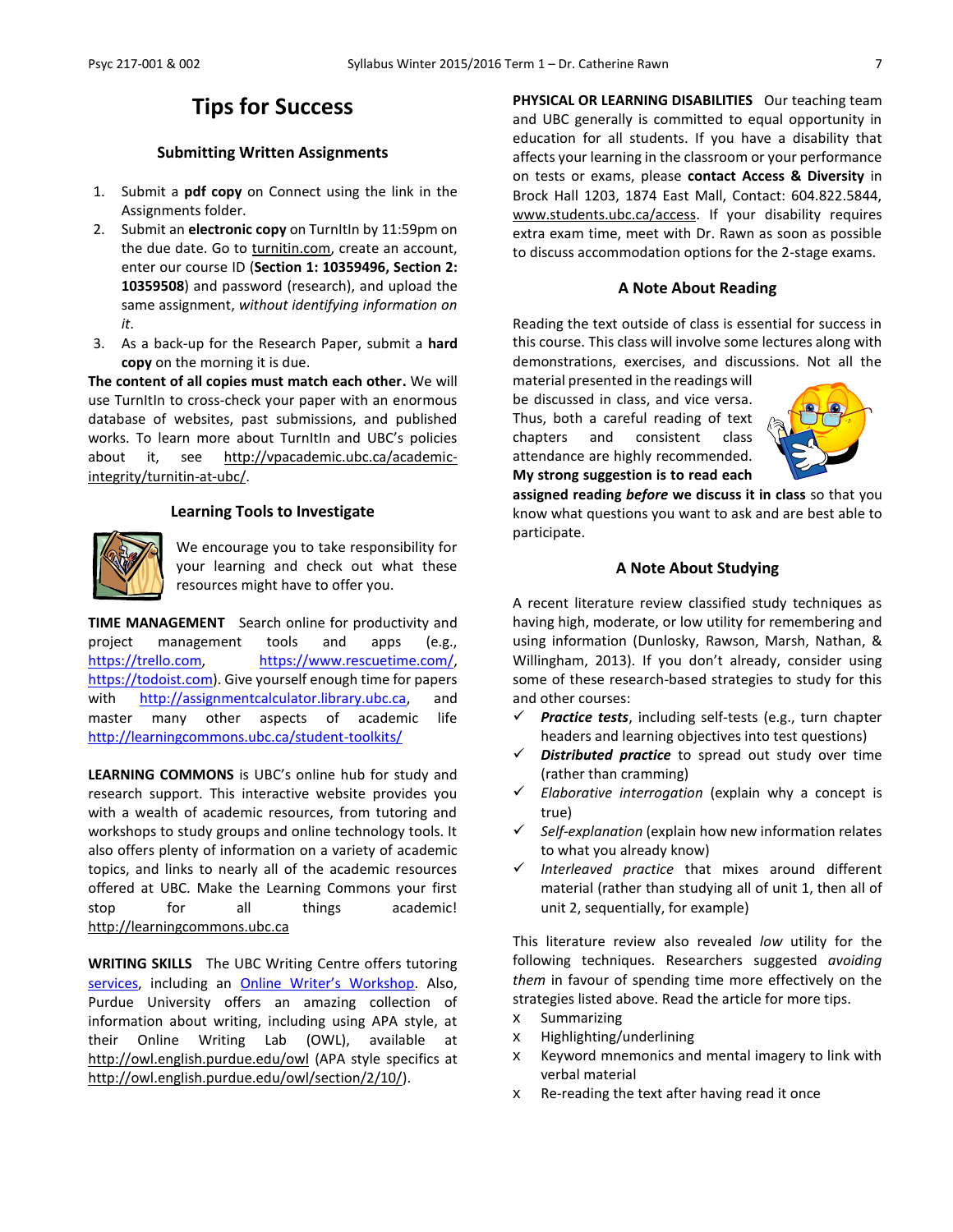#### **Expectations and Policies**

#### **What We Expect From You**

**ATTEND CLASS** Please come to every class, prepared to participate. Bring your TopHat-enabled device, a pen and paper (in addition to a laptop, if you choose to bring one; consider Fried, 2008; Sana et al., 2013), and an open mind. *If you miss class,* you are responsible for obtaining notes and announcements. You will not be able to regain participation points for missed classes.

**PARTICIPATE** Success in this class depends on your active participation. Class time is designed to mix lecture-based explanations of course material with demonstrations, pair and small group discussions, large group discussions, writing, TopHat questions, and feedback (see Michael, 2006 for a review of active learning's effectiveness). We will ask you to do only those activities that we believe will help you learn. Come ready.

**TREAT OTHERS RESPECTFULLY** You are expected to treat all classmates, teammates, instructor, and Teaching Fellows, with respect both in and out of the classroom, face-to-face and in writing (e.g., on email). This includes arriving to class on time and minimizing distractions for other students.

**ACT ETHICALLY** You are responsible for your own learning. Cheating of any kind will **not** be tolerated, including dishonest TopHat use. See page 10 for more information about plagiarism, exams, and ethical conduct.

**COMPLETE ASSIGNMENTS ON TIME** Late research papers will be accepted up to 7 days late, but 10% per day will be deducted *any copy is late*. No assignments will be accepted after 7 days (including weekends). Plan ahead to avoid penalties. (Because of the flexible deadline for the Communication Assignment, none will be accepted after the start time of the final exam or the first Friday of the exam period, whichever is first.)

**WRITE ALL QUIZZES AND THE FINAL EXAM** If you must miss a test due to an extenuating circumstance like *severe* illness, you must submit the **Request For a Make-Up Exam Form**, available on Connect, plus appropriate documentation to Dr. Rawn. Unless it is an emergency, this form must be submitted at least 7 days before the date of the exam, at which point an alternative individual exam will be arranged. In case of emergency, the form must be submitted within 3 days of missing the exam (or as soon as is physically possible). If you miss the deadline, or fail to follow through on rescheduling the midterm during the term, you will receive a zero.

**BE PRESENT AT LABS 1, 2, 3, AND THE POSTER SESSION** If you are unable to attend any of those meetings, you must submit the **Request For Excused Absence Form**, available on Connect, to Dr. Rawn. This form must be submitted at least 10 days before the date of the event. In case of emergency, the form must be submitted within 3 days of missing the event (or as soon as is physically possible). If your documentation is approved for missing Lab, you will still be responsible for communicating with and contributing to your team but you will not lose points for missing lab. If your documentation is approved for missing the poster session, your grade will be re-weighted such that the poster session will count for 0% (instead of 10%) and your APA style paper will count for 35% (instead of 25%).



**SHARE CONSTRUCTIVE FEEDBACK** We invite you to share your thoughts and suggestions with us, particularly about things we are able to change, and to be open to **working together to make this course a positive experience for all of us.**

**RESPONSIBLY USE ELECTRONICS IN THE CLASSROOM** *Policy to be determined collaboratively during the first week of class.*

#### **What You Can Expect From Us**

**BE AVAILABLE** We are here to help you and your classmates in your choice to succeed. Visiting us in person is typically more effective than email for clearing up questions. If our office hours absolutely cannot work for you, respectfully email us a few time and day options to make an appointment.

**POST SOME MATERIALS ONLINE** PowerPoint slides and handouts will be available *after* class on our course Connect site. Learning Objectives will be available there before class. Slides cannot be posted before class because they will undermine clicker questions. Moreover, data shows that having notes in advance rather than after class does not influence performance (Babb & Ross, 2009).

**CONSIDER RE-GRADE REQUESTS** If you feel very strongly that a question on any exam or your paper was graded unfairly, you may submit the appropriate **Re-Grade Request Form** available on Connect. To qualify, you must submit the form to me (Dr. Rawn) within 2 weeks of the date grades were posted on Connect. I will consider your request carefully and will respond via email within approximately one week of receiving it. Re-grading may result in an increase or decrease. That re-grade is final.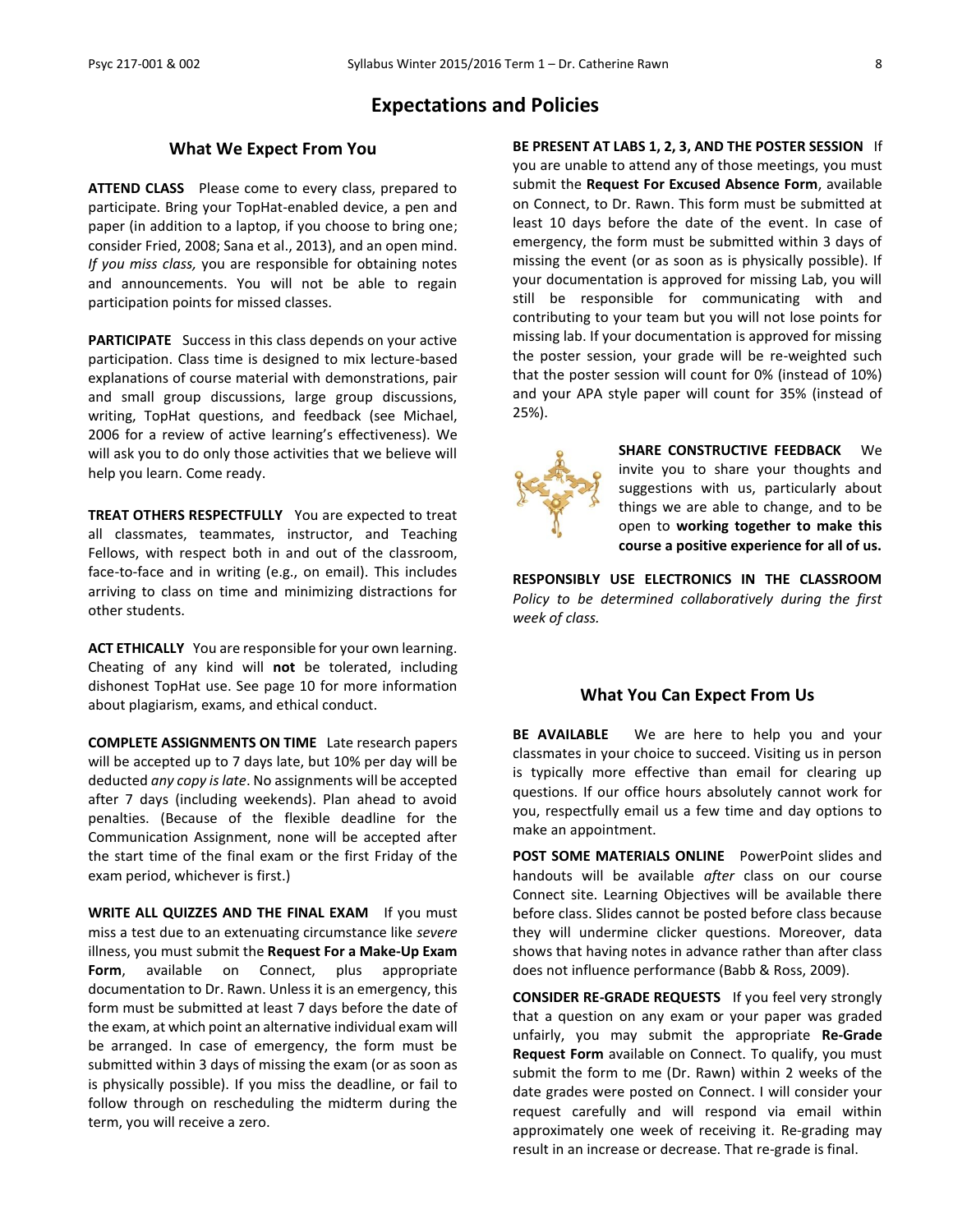**TAKE PHOTOGRAPHS** To help document active learning, we will take some photographs throughout the term. Please see me within the first two weeks if you have serious concerns about this.

**ARRANGE FOR AND PROVIDE FEEDBACK** Your peers will be an important source of feedback throughout this course. In addition, we will attempt to provide you with feedback on learning appraisals as promptly and as with as much detail as possible, given the size of our class. See us for additional feedback in person.

**ACT RESPECTFULLY & ETHICALLY** At all times, we aim to treat each of you with respect, and to make all course decisions with the highest ethical standards in mind. If you feel you are being treated unfairly or disrespected by us or a classmate, we invite you to talk to us so we can sort out the issue together. To be clear: such a discussion would not impact your grade.

### **Psychology Department Grading Policies**

*To meet department policy, the typical student demonstrating adequate performance on learning appraisals will earn around 67-71% in this course. Read on for details provided by the department.*

To reduce grade inflation and maintain equity across multiple course sections, all psychology courses are required to comply with departmental grade distribution norms. The mean grade in a 300-level class is 70 for a good class, 68 for an average class, and 66 for a weak class, with a standard deviation of 13). The corresponding figures for 100- and 200-level Psychology courses are 67, 65, and 63, with a standard deviation of 14. *Psyc 217 is the one exception to this. Our mean may slightly exceed this value (up to 71%, same standard deviation).* **Scaling** may be used in order to comply with these norms; grades may be scaled up or down as necessary by the professor or department. Grades are not official until they appear on a student's academic record. You will receive both a percent and a letter grade for this course. At UBC, they convert according to the following key:

| A+        | 90-100% | C+ | 64-67%    |
|-----------|---------|----|-----------|
| А         | 85-89%  | C  | 60-63%    |
| А-        | 80-84%  | C- | 55-59%    |
| B+        | 76-79%  | D  | 50-54%    |
| B         | 72-75%  |    | $0 - 49%$ |
| <b>B-</b> | 68-71%  |    |           |

### **Faculty of Arts Guidelines for Grading Criteria**

You are earning a degree at a highly reputable postsecondary institution. Therefore, criteria for success are high. The Faculty of Arts offers the following guidelines (also available on [this](http://legacy.arts.ubc.ca/faculty-amp-staff/resources/courses-and-grading/grading-guidelines.html) website) that broadly characterize the kind of work that is generally associated with the main grade ranges. These characteristics help to put the Psychology Department Grading Policies into context. Note that adequate performance is in the C range, which is the typical class average.

**A RANGE:** *EXCEPTIONAL PERFORMANCE.* Strong evidence of original thinking; good organization in written work; capacity to analyze (i.e., break ideas down) and to synthesize (i.e., bring different ideas together in a coherent way); superior grasp of subject matter with sound critical evaluations; evidence of extensive knowledge base.

**B RANGE:** *COMPETENT PERFORMANCE.* Evidence of grasp of subject matter; some evidence of critical capacity and analytic ability; reasonable understanding of relevant issues; evidence of familiarity with the literature.

**D-C RANGE:** *ADEQUATE PERFORMANCE*. Understanding of the subject matter; ability to develop solutions to simple problems in the material; acceptable but uninspired work; not seriously faulty but lacking style and vigour.

**F RANGE:** *INADEQUATE PERFORMANCE.* Little or no evidence of understanding of the subject matter; weakness in critical and analytical skills; limited or irrelevant use of the literature.

Consider these characteristics when making choices about the quality of work you submit in all learning appraisals, in this and any other course.

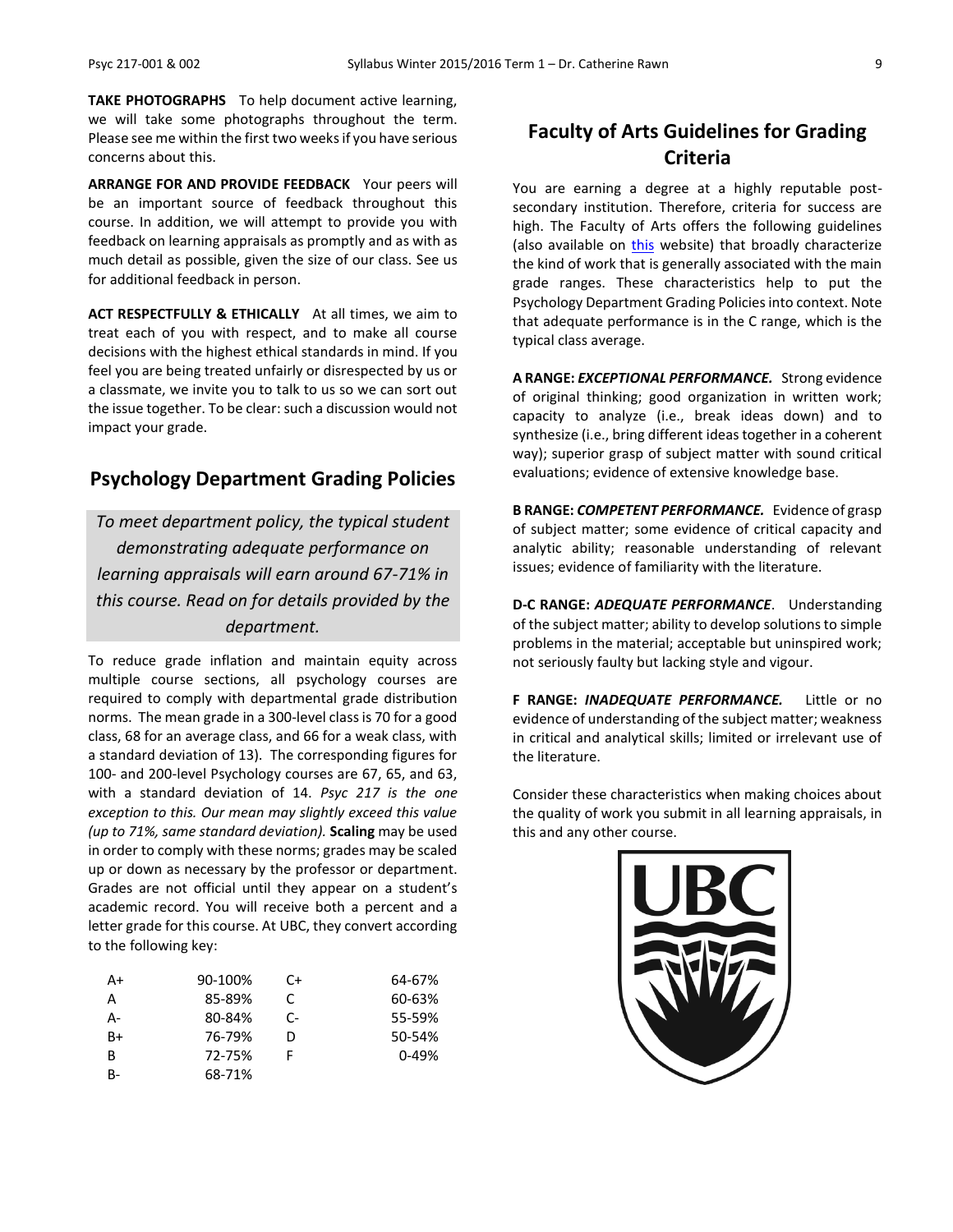## **Ethical Conduct: Practices and Policies Don't Cheat. Don't Plagiarize. It's Not Worth It. Read on for Key Definitions, Consequences, and How to Act Ethically**

The consequences for unethical conduct are more severe than you may think: you may fail the assignment or test, you may fail the course, you may be expelled from University, and unable to attend any other post-secondary institution in the future. Think about the long-term implications of that outcome in your life.

### **Psychology Department's Official Statement on Academic Misconduct**

Cheating, plagiarism, and other forms of academic misconduct are very serious concerns of the University, and the Department of Psychology has taken steps to alleviate them. In the first place, the Department has implemented software that can reliably detect cheating on multiple-choice exams by analyzing the patterns of students' responses. In addition, the Department subscribes to *TurnItIn* — a service designed to detect and deter plagiarism. All materials (term papers, lab reports, etc.) that students submit for grading will be compared to over 5 billion pages of content located on the Internet or in TurnItIn's own proprietary databases. The results of these comparisons are compiled into customized "Originality Reports" containing several, sensitive measures of originality that flag instances of plagiarism; instructors receive copies of these reports for every student in their classes.

During exams, the instructor and invigilators reserve the right to move students in their seating arrangement with no explanation provided.

In all cases of suspected academic misconduct, the parties involved will be pursued to the fullest extent dictated by the guidelines of the University. Strong evidence of cheating or plagiarism may result in a zero credit for the work in question. According to the University Act (section 61), the President of UBC has the right to impose harsher penalties including (but not limited to) a failing grade for the course, suspension from the University, cancellation of scholarships, or a notation added to a student's transcript. For details on pertinent University policies and procedures, please see Chapter 5 in the UBC Calendar [\(http://students.ubc.ca/calendar\)](http://students.ubc.ca/calendar).

#### **Why is Academic Misconduct Treated So Harshly?**

Some people don't feel like cheating on a test or taking a sentence or two from someone else's paper without citing it is a big deal. Here's a bit of insight into why we care so

much. In the academic community—a community of which you are now a part—**we deal in ideas**. That's our currency, our way of advancing knowledge. By representing others' ideas in an honest way, we are (1) respecting the rules of this academic community, and (2) showcasing how our own novel ideas are distinct from but relate to their ideas. APA style gives us a formal way to indicate where our ideas end and where others' begin. **Welcome to the academic community. You are expected to act honestly and ethically, just like the rest of us.**

### **Participating in the Academic Community Ethically**

What can you do to ensure you are acting ethically? First, recognize that all graded work in this course, unless otherwise specified, is to be **original work done independently by individuals. Groupwork is to be original work created collaboratively by the group.**

**VISIT LEARNING COMMONS' GUIDE TO ACADEMIC INTEGRITY** UBC offers an online guide to preventing unintentional plagiarism and organizing your writing. Visit [http://learningcommons.ubc.ca/resource](http://learningcommons.ubc.ca/resource-guides/avoiding-plagiarism/)[guides/avoiding-plagiarism/](http://learningcommons.ubc.ca/resource-guides/avoiding-plagiarism/)

**USE THE LIBRARY'S RESOURCES**, including any of the indexes and databases listed under Indexes and Databases, Subject Resources, OneSearch or Metasearch on the Library's website at [http://www.library.ubc.ca.](http://www.library.ubc.ca/) (Not sure which index to use? Click HELP on the library homepage at www.library.ubc.ca or try Subject Resources.) When instructed to do so, you may use search engines (e.g., Google, Bing) or GoogleScholar to find articles for assignments in this course.

**BE CAREFUL AND CRITICAL OF WHAT YOU READ AND CHOOSE TO CITE.** Reference all material using APA style; if you cannot find a proper reference, question whether that source is appropriate to use. **Do not** copy and paste text from other sources, even in a draft, as you might unintentionally misrepresent those words as your own in a later draft (which would still qualify as plagiarism).

*If you ever have any questions about what sources to use or how to cite them, please see your Instructor or Teaching Fellow before handing in your assignment.*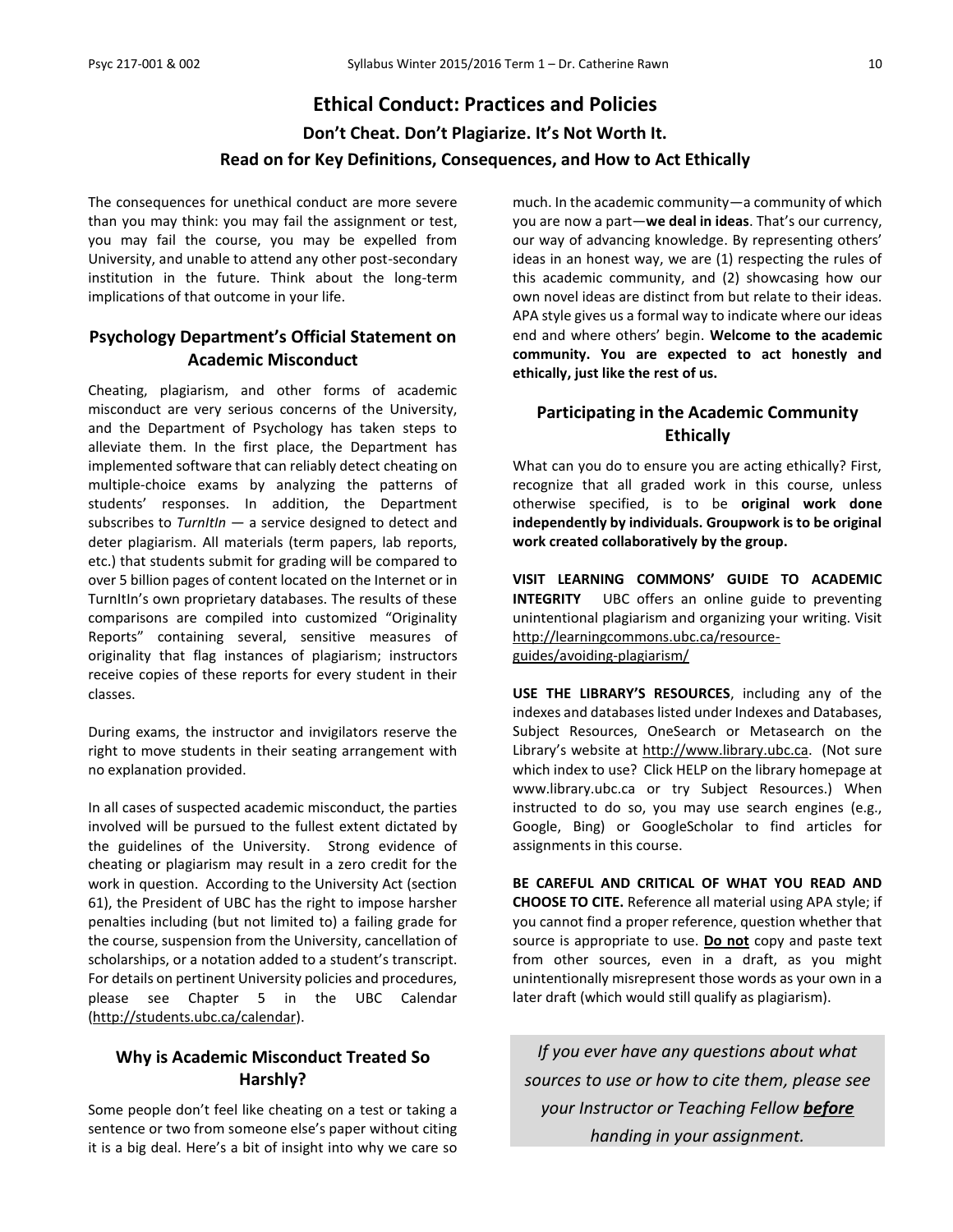### **Supplemental Reading List**

#### **Ethics and Values Unit**

- Madigan, R., Johnson, S., & Linton, P. (1995). The language of psychology: APA style as epistemology. *American Psychologist, 50*, 428-436. doi: 10.1037/0003- 066X.50.6.428
- Neuroskeptic. (2012). The nine circles of scientific hell. *Perspectives on Psychological Science, 7*, 643-644. doi:10.1177/1745691612459519

#### **Replication Unit (Read in this order. Subject to change. Any changes will be announced in class and on Connect.)**

- Pashler, H., & Wagenmakers, E.-J. (2012). Editors' introduction to the special section on replicability in psychological science: A crisis of confidence? *Perspectives on Psychological Science*, 7*,* 528-530. doi:10.1177/1745691612465253
- Ledgerwood, A. (2014). Introduction to the special section on advancing our methods and practices. *Perspectives on Psychological Science, 9,* 275-277. doi: 10.1177/1745691614529448
- Bartlett, T. (2013, January 30). Power of suggestion. *The Chronicle of Higher Education.* Retrieved from http://chronicle.com/article/Power-of-Suggestion/136907/
- Nosek, B. A., Spies, J. R., & Motyl, M. (2012). Scientific utopia: II. Restructuring incentives and practices to promote truth over publishability. *Perspectives on Psychological Science, 7*, 615-631. doi:10.1177/1745691612459058
- Asendorpf, J. B., Conner, M., de Fruyt, F., de Houwer, J., Denissen, J. J. A, Fiedler, K., et al. (2013). Recommendations for increasing replicability in psychology. *European Journal of Personality,2 7*, 108- 119. doi: 10.1002/per.1919

### **References**

Throughout this syllabus I have cited many journal articles. Below is my complete reference list. I included them here for two reasons: (1) to model responsible, APA style citation and referencing practices we will be using in this course, and (2) to show you some of the many ways I use research to guide the decisions I make in my teaching practice and course design. To be clear, these are *not* required reading, but you may find some of them interesting (e.g., Dunlosky et al., 2013).

- American Psychological Association. (2013). *APA guidelines for the undergraduate psychology major 2.0.* Washington, DC: Author. Retrieved from http://www.apa.org/ed/precollege/about/psymajorguidelines.pdf
- Babb, K. A., & Ross, C. (2009). The timing of online lecture slide availability and its effect on attendance, participation, and exam performance. *Computers & Education, 52*, 868-881. doi: 10.1016/j.compedu.2008.12.009
- Brickell, J. L., Porter, D. B., Reynolds, M. F., & Cosgrove, R. D. (1994). Assigning students to groups for engineering design projects: A

comparison of five methods. *Journal of Engineering Education, 83,* 259-262. doi: 10.1002/j.2168-9830.1994.tb01113.x

Ceynar Rosell, M., Beck, D. M., Luther, K. E., Goedert, K. M., Shore, W. L., & Anderson, D. D. (2006). The pedagogical value of experimental participation paired with course content. *Teaching of Psychology, 32*, 95-99. doi: 10.1207/s15328023top3202\_3

Dunlosky, J., Rawson, K. A., Marsh, E. J., Nathan, M. J., & Willingham, D. T. (2013). Improving students' learning with effective learning techniques: Promising directions from cognitive and educational psychology. *Psychological Science in the Public Interest, 14*, 4-58. doi: 10.1177/1529100612453266

- Fink, L. D. (2003). *Creating significant learning experiences: An integrated approach to designing college courses*. San Francisco, CA: Jossey-Bass.
- Fried, C. B. (2008). In-class laptop use and its effects on student learning. *Computers & Education, 50*, 906-914. doi: 10.1016/j.compedu.2006.09.006
- Gilley, B. H., & Clarkston, B. (2014). Collaborative testing: Evidence of learning in a controlled in-class study of undergraduate students. *Journal of College Science Teaching, 43*, 83-91.
- Kliegal, R., & Bates, D. (2011). International collaboration in psychology is on the rise. *Scientometrics, 87*, 149-158. doi: 10.1007/s11192- 010-0299-0
- Madigan, R., Johnson, S., & Linton, P. (1995). The language of psychology: APA style as epistemology. *American Psychologist, 50*, 428-436. doi: 10.1037/0003-066X.50.6.428
- Michael, J. (2006). Where's the evidence that active learning works? *Advances in Physiology Education, 30*, 159-167. doi: 10.1152/advan.00053.2006
- Roediger, H. L., III, & Karpicke, J. D. (2006). Test-enhanced learning: Taking memory tests improves long-term retention. *Psychological Science, 17*, 249-255. doi: 10.1111/j.1467- 9280.2006.01693.x
- Sana, F., Weston, T., & Cepeda, N. J. (2013). Laptop multitasking hinders classroom learning for both users and nearby peers. *Computers & Education, 62*, 24-31. doi: 10.1016/j.compedu.2012.10.003

### **Acknowledgements and Copyright**

The original design of this course and syllabus were critically informed by insights from a similar course designed by Dr. A. Carle (U. North Florida), whose peer-reviewed syllabus is available from the *Society for the Teaching of Psychology's Office of Teaching Resources in Psychology* website, as well as syllabi from Dr. A. Perrino (UBC) and Dr. C. Cuttler (UBC). Annual revisions to this course and syllabus have been influenced by feedback from students in all my Psyc 217 Sections since Fall 2008, my Teaching Fellows and fellow instructors of Psyc 217, American Psychological Association (2007/2013) and Fink (2003).

**C**  $\bigcirc$  **PSO**<br>**Psyc 217 Sections 001 and 002 Research Methods in <b>Prime Strup** is licensed under *Psychology Course Syllabus 2015* by *Catherine Rawn* is licensed under the Creative Commons Attribution-NonCommercial-ShareAlike 4.0 International License. To view a copy of this license, visit [http://creativecommons.org/licenses/by-nc-sa/4.0/.](http://creativecommons.org/licenses/by-nc-sa/4.0/) Recommended APA-style citation:

Rawn, C. D. (2015). *Psyc 217 Sections 001 and 002 Research Methods in Psychology Course Syllabus*. University of British Columbia, Vancouver Canada*.* Retrieved from http://blogs.ubc.ca/catherinerawn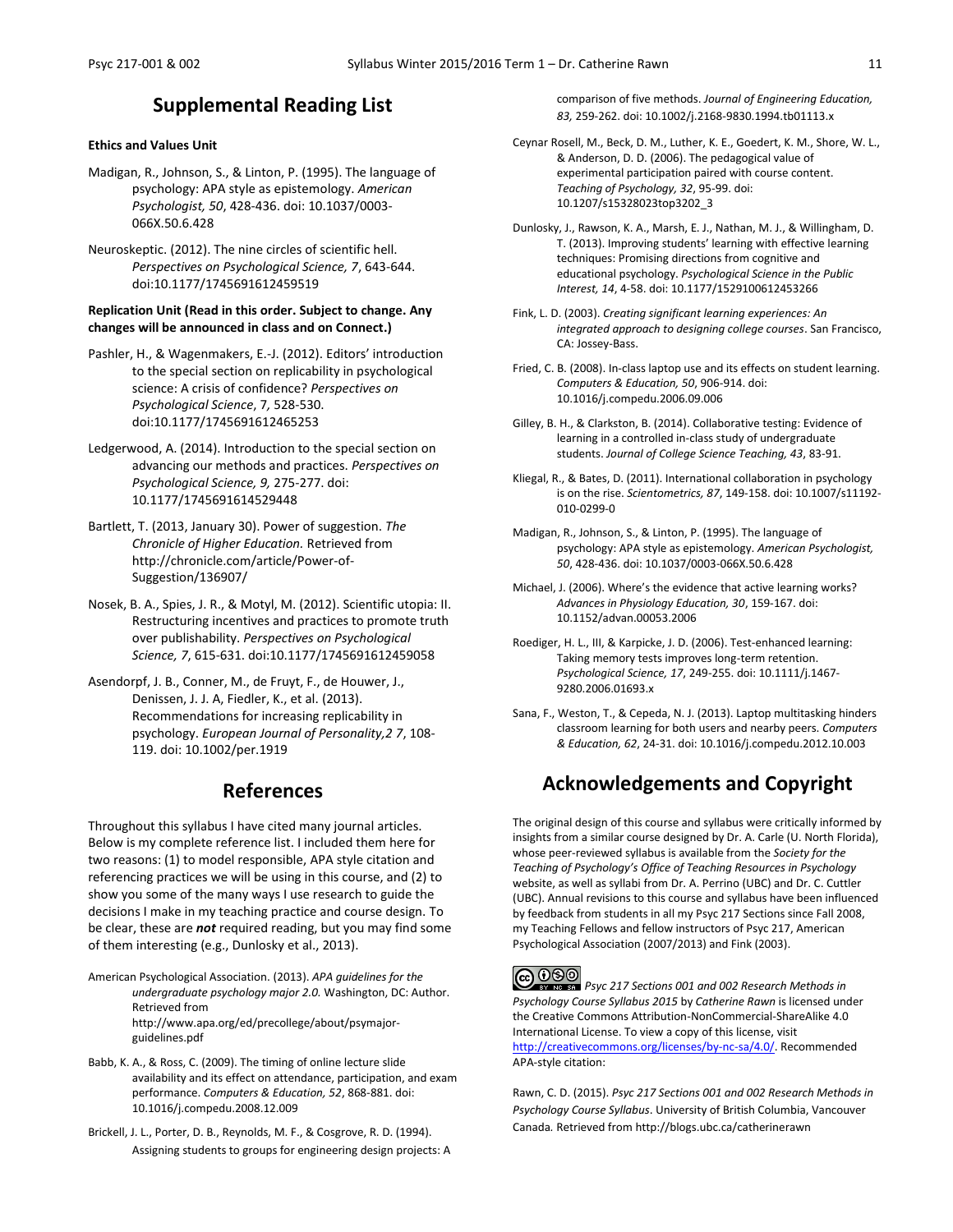### **Our Class Schedule**

The schedule may be modified during the semester. Any changes will be announced in class and posted on Connect. Students are responsible for being aware of these changes, whether or not they attended the class in which any changes were announced.

| Wk             | <b>Date</b>     | <b>Topics</b>                   | <b>Readings</b>                        | <b>Labs and Learning</b>      |
|----------------|-----------------|---------------------------------|----------------------------------------|-------------------------------|
|                |                 |                                 |                                        | <b>Appraisals</b>             |
| $\mathbf{1}$   | W Sept 9        | Welcome! Course Overview        | Syllabus                               | Register on TopHat            |
|                | F Sept 11       | <b>Science Basics</b>           | Ch <sub>1</sub>                        |                               |
|                |                 |                                 | (Optional: Stanovich Ch 1)             |                               |
|                | M Sept 14       | Hypotheses, Falsifiability      | Ch <sub>2</sub>                        |                               |
|                |                 |                                 | (Optional: Stanovich Ch 2)             |                               |
| $\overline{2}$ | W Sept 16       | Falsifiability, continued       |                                        |                               |
|                | F Sept 18       | Operationism, Variables and     | Ch <sub>4</sub>                        |                               |
|                |                 | the Experimental Method         | (Optional: Stanovich Ch 3)             |                               |
|                | M Sept 21       | Correlational and               | (Optional: Stanovich Ch 5)             |                               |
|                |                 | experimental design basics      |                                        |                               |
| $\overline{3}$ | W Sept 23       | Experimental Design,            | Ch 8 (p. 155-162 only)                 | Team creation survey          |
|                |                 | continued                       | (Optional: Stanovich Ch 6)             |                               |
|                | F Sept 25       | <b>Practical Considerations</b> | Ch <sub>9</sub>                        |                               |
|                |                 | Experimental Design,            | Ch 8 (p. 163-168 only)                 |                               |
|                | M Sept 28       | continued (not on Quiz 1)       |                                        |                               |
| 4              | W Sept 30       |                                 |                                        | <b>Two-stage Test 1</b>       |
|                | F Oct 2         |                                 | To prepare for lab, read Cuttler Ch 1  | Lab #1: Research Design       |
|                | M Oct 5         | Questionnaire Design            | Ch 7 (p. 130-138 only)                 |                               |
|                | W Oct 7         | <b>Measurement Concepts</b>     | Ch <sub>5</sub>                        |                               |
| 5              |                 | Measurement Concepts,           |                                        |                               |
|                | F Oct 9         | continued                       |                                        |                               |
|                | M Oct 12        | Thanksgiving Day - UBC Closed   |                                        |                               |
|                |                 |                                 |                                        | Recommended due date:         |
|                |                 |                                 |                                        | Communicating                 |
|                | W Oct 14        | <b>Ethics of Research</b>       | Ch <sub>3</sub>                        | <b>Psychological Research</b> |
| 6              |                 |                                 |                                        | Assignment                    |
|                |                 |                                 |                                        | Lab #2: Proposal              |
|                | <b>F Oct 16</b> |                                 | To prepare for lab, read Cuttler Ch 2  | <b>Presentation</b>           |
|                |                 |                                 |                                        | <b>TCPS Certificate due</b>   |
|                | M Oct 19        | Ethics of Research, continued   |                                        |                               |
|                |                 |                                 | Articles available as links in Connect |                               |
| $\overline{7}$ | W Oct 21        | <b>Ethics and Values in</b>     | Neuroskeptic (2012)                    | iPeer peer- and self-         |
|                |                 | Psychology                      | Madigan, Johnson, & Linton (1995)      | evaluation due                |
|                | F Oct 23        |                                 |                                        | Two-stage Test 2              |
|                |                 | Observation, Case Studies, &    | Ch <sub>6</sub>                        |                               |
|                | M Oct 26        | Testimonials                    | (Optional: Stanovich Ch 4)             |                               |
| 8              | W Oct 28        | Quasi-Experiments               | Ch 11                                  |                               |
|                | F Oct 30        | <b>Complex Designs</b>          | Ch 10                                  |                               |
|                | M Nov 2         | Complex Designs, continued      |                                        |                               |
|                |                 |                                 | Ch 12 (up to end of first paragraph    |                               |
| 9              | W Nov 4         | <b>Describing Data</b>          | on p. 250)                             |                               |
|                | F Nov 6         |                                 | To prepare for lab, read Cuttler Ch 3. | Lab #3: Data Collection       |
|                |                 |                                 |                                        | Optional bonus data           |
|                |                 |                                 |                                        | collection event 5-6:30,      |
|                | M Nov 9         | Describing Data, continued      |                                        | Swing 222 (all sections       |
| 10             |                 |                                 |                                        | <i>invited</i> )              |
|                | W Nov 11        | Remembrance Day - UBC Closed    |                                        |                               |
|                | F Nov 13        |                                 | To prepare for lab, read Cuttler Ch 4. | Lab #4: Data Summary          |
| 11             | M Nov 16        |                                 |                                        | Two-stage Test 3              |
|                |                 |                                 |                                        |                               |